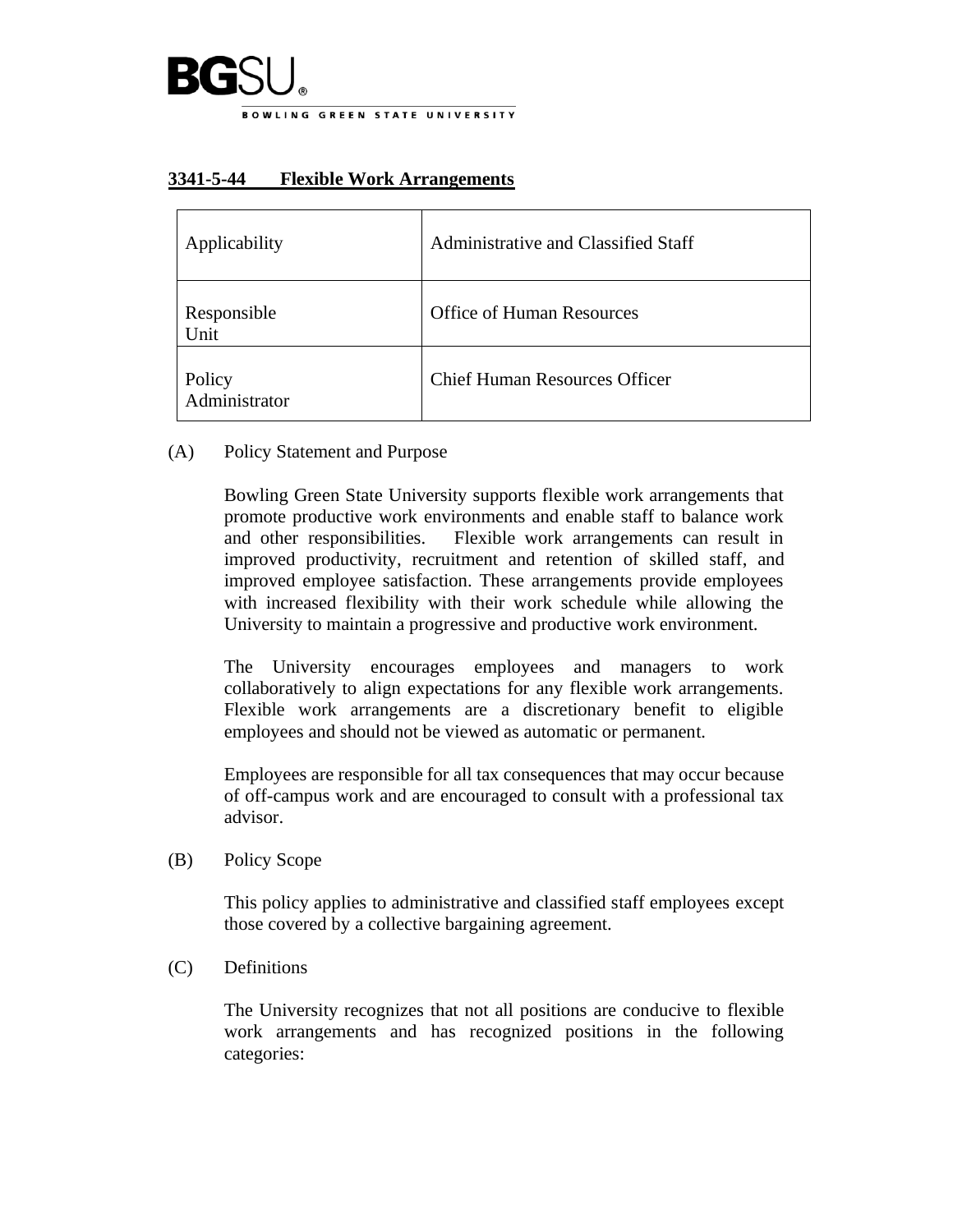## (1) Hybrid Eligible Position

Most job duties are required to be performed on campus, but a portion can be performed remotely. At least some work responsibilities can be done offsite without loss of productivity, but some onsite presence is required for in-person collaboration with department and other team members. Some hybrid eligible positions may necessitate flexibility on the part of the employee who, with reasonable notice, may be required to adapt their schedule to meet unit needs.

## (2) Onsite Position

The job duties cannot physically be performed remotely and are required to be performed on campus. Staff in these positions will not be eligible for remote or hybrid work assignment but may be eligible to request a flexible schedule or compressed work week arrangement if it does not lead to overtime pay.

(3) Remote Eligible Position

All job duties can be performed remotely without disruption to other staff or productivity levels. It is expected that staff in these positions are available during customary operating hours for the department/unit. Remote eligible positions are covered by the university's [telecommuting](https://www.bgsu.edu/content/dam/BGSU/general-counsel/documents/Telecommuting.pdf)  [policy.](https://www.bgsu.edu/content/dam/BGSU/general-counsel/documents/Telecommuting.pdf)

(4) Senior Supervisor

As used in this policy, the senior supervisor is the Dean of the College (for academic areas) and the divisional Vice President for non-academic areas (including the Chief Diversity Officer, Chief Health Officer, Director of Athletics and General Counsel).

(D) Flexible Work Options

Flexible work options may include adjustments to both time and location. Flexibility in time includes the ability to adjust one's work hours. Flexibility in location includes the option of altering the location of one's workplace. These flexible work arrangements may be used separately or combined. They are agreed-upon adjustments to time and/or location for a defined period.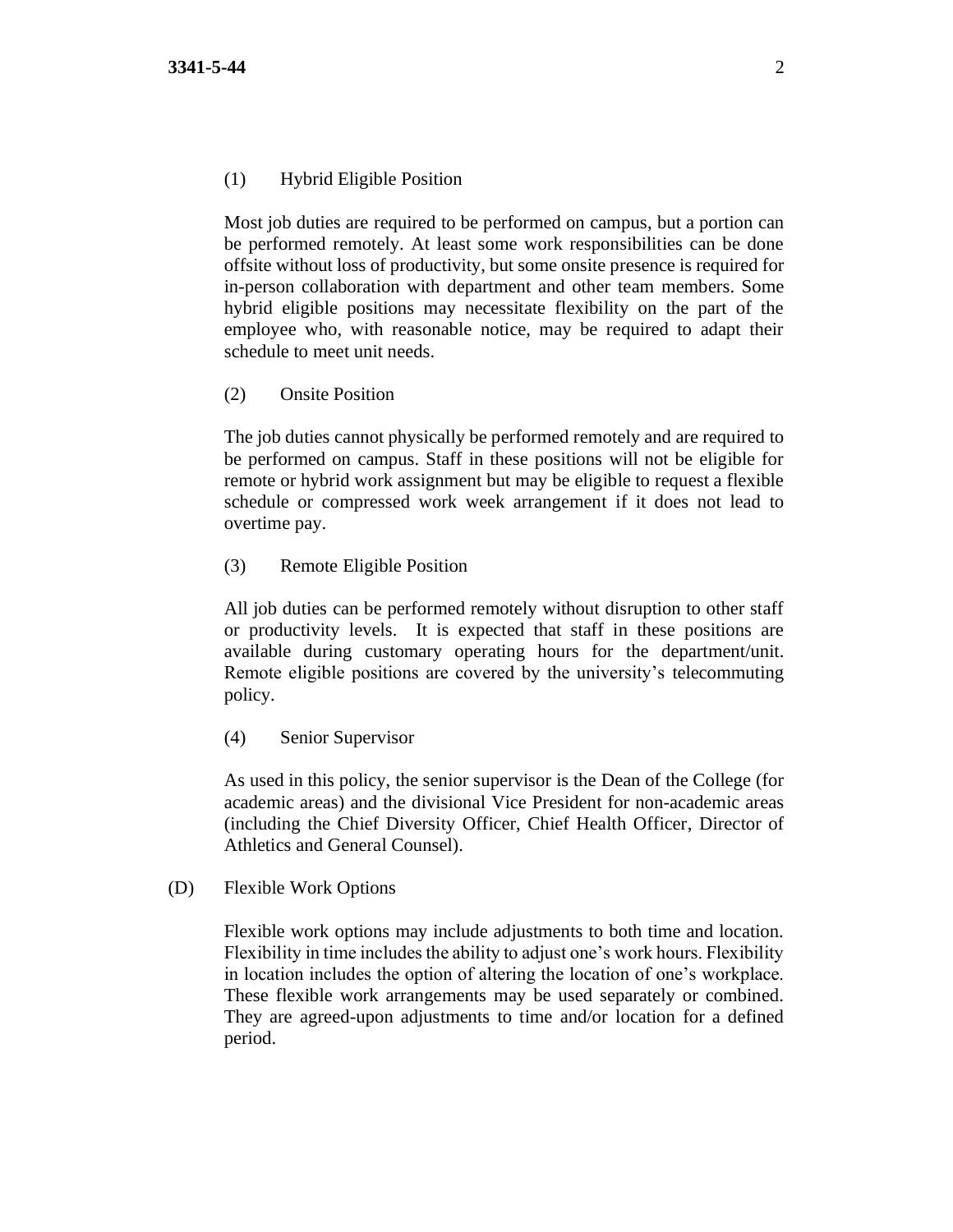Flexible work arrangements differ from temporary adjustments to a work schedule to address occasional needs, which may be made with supervisory permission at management's discretion.

(1) Flexibility in Time

Flexibility in time shall not schedule any employee eligible for overtime pay to work more than 40 hours in any week. Any overtime must be approved in advance by the employee's supervisor.

(a) Flexible Schedule

Work hours that start and end at times that differ from the department's or unit's customary operating schedule. Examples include: working from 7 a.m. to 4 p.m.; working a "split shift" from 7 a.m. to 11 a.m. and then from 1 p.m. to 5 p.m.; or working from 8 a.m. to 5 p.m. on Tuesday through Saturday.

(b) Compressed Workweek

Work hours that result in increased hours per day with fewer days than the typical workweek (e.g., four 10-hour days instead of five 8 hour days).

(2) Flexibility in Location

Employees able to perform a percentage of their work offsite, while working onsite for the remainder of the time, may be eligible for flexibility in location. An employee with an approved flexibility in location arrangement will work on campus on designated days and work remotely on other days. For example, an employee may be approved to work from home for two days a week and to work on campus the other three days.

The number of days in each location will be determined by the university based on the employee's proposal and departmental/unit needs. Employees must work on campus at least three days per week unless operational needs of the department/unit require otherwise.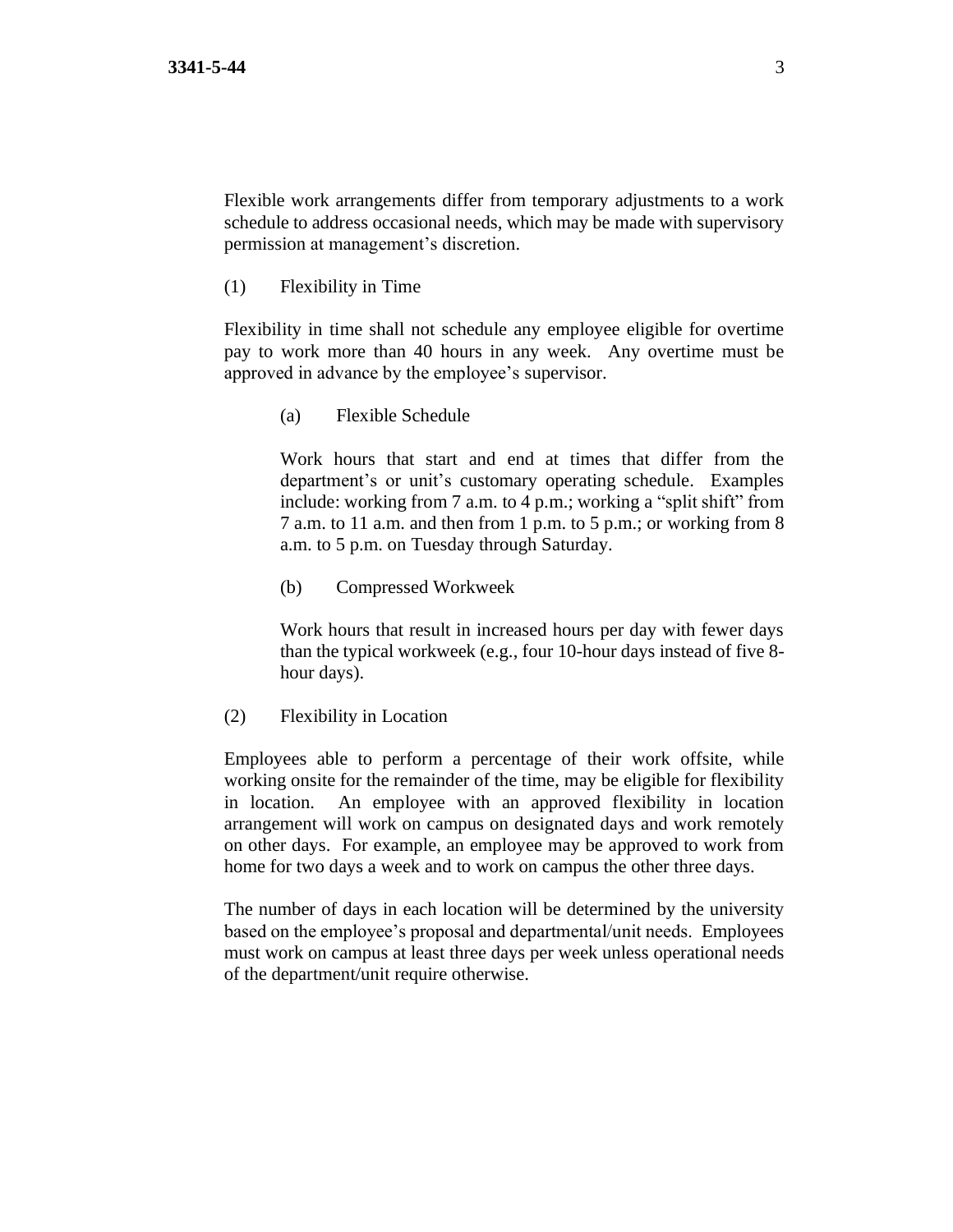Arrangements in which an employee regularly works off-campus more than two days a week should be addressed through the university's telecommuting policy.

- (E) Policy and Procedures
	- (1) Proposal Submission

All staff members are eligible to request a flexible work arrangement by submitting a Flexible Work Arrangement Proposal (**hyperlinked**) to their immediate supervisor.

A request for a flexible work arrangement cannot be used as the basis for an adverse action against an employee.

(2) Proposal Evaluation

The request for a flexible work arrangement must meet the needs, requirements and constraints of both the department/unit and the employee.

Flexible work arrangements should be given consideration regardless of the reason for the request, if the request is operationally feasible and if the individual meets the performance criteria.

Supervisors should consult with the Office of Human Resources as necessary when considering a flexible work arrangement proposal.

The immediate supervisor will review the proposal with the employee. The senior supervisor, after consulting with the immediate supervisor, shall make the final determination regarding the request after considering the following factors:

- (a) The nature of the employee's primary duties and the employee's overall ability to perform them;
- (b) The volume of work, along with the operational and customer needs of the department;
- (c) The types of communication (such as meetings, consultations, presentations, and direct interactions with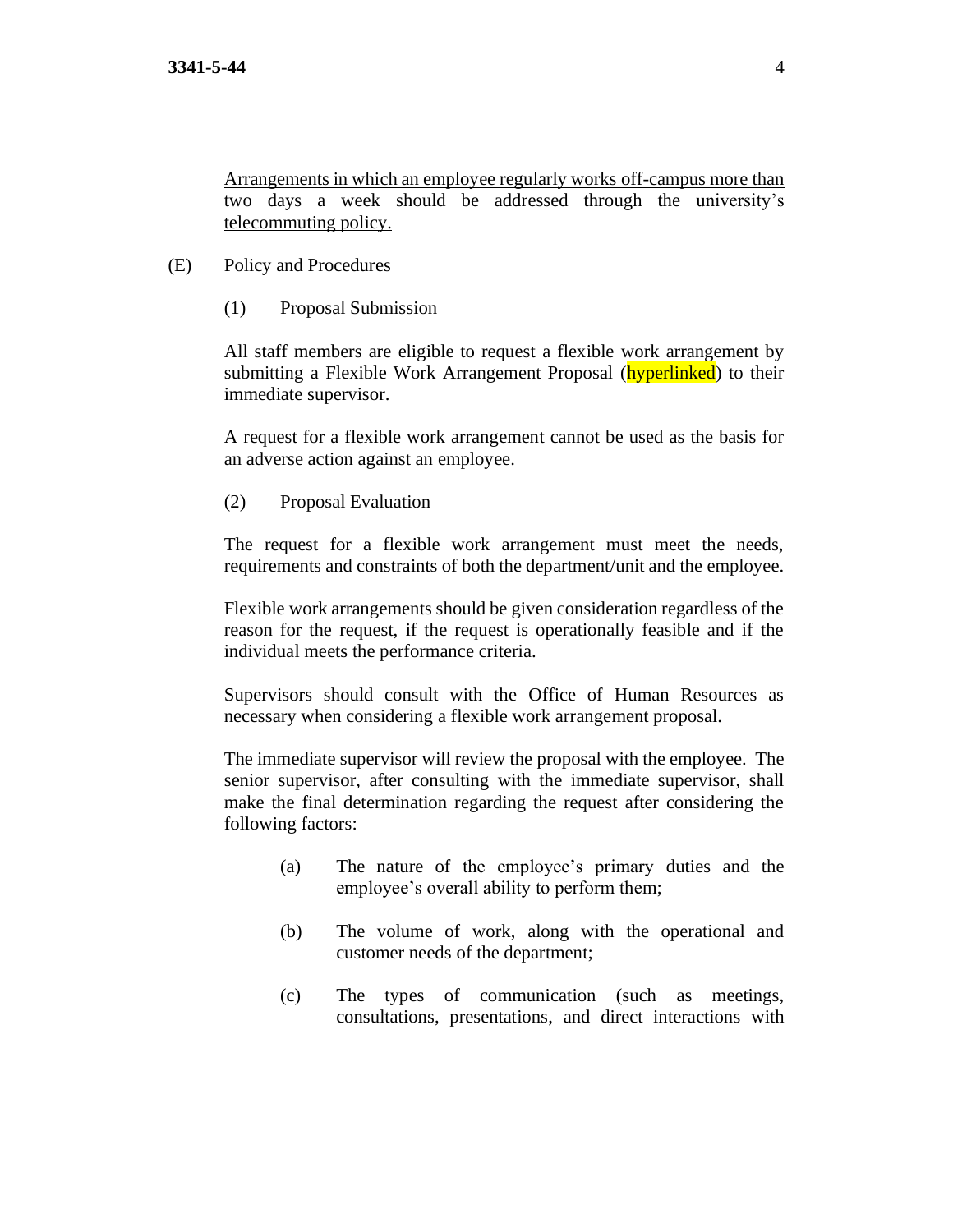students or others) needed for the employee's successful completion of their duties;

- (d) For continuing employees: the employee's demonstrated record of productivity and ability to work with minimal faceto-face daily supervision; and
- (e) For continuing employees: the employee's record of performance. Individuals who meet or exceed performance standards are typically good candidates for flexible work arrangements. Individuals in corrective action or on a performance improvement plan may not be eligible for flexible work arrangements.
- (3) Decision

The decision on a proposal will be communicated within 30 days of receipt.

If approved, the proposal (as submitted or as modified by agreement) will be signed by the immediate supervisor, the senior supervisor, and the employee.

A senior supervisor's disapproval of a proposal will be provided in writing to the employee and based on the factors listed in Section (E)(2).

The Office of Human Resources retains the right to deny or discontinue a proposal that does not comply with local, state, or federal laws or regulations or University rules or policies.

(4) Implementation, Renewal, and Discontinuance

Flexible work arrangements can be approved for up to one year and will expire at the end of the approved period.

Renewal is possible but not guaranteed. In addition to the factors listed in Section (E)(2), business operations, employee performance, rotation of flexible work opportunities, and other circumstances will be considered in determining whether to renew the arrangement. The renewal or non-renewal decision will be communicated to the employee in writing (email is permissible) by the senior supervisor.